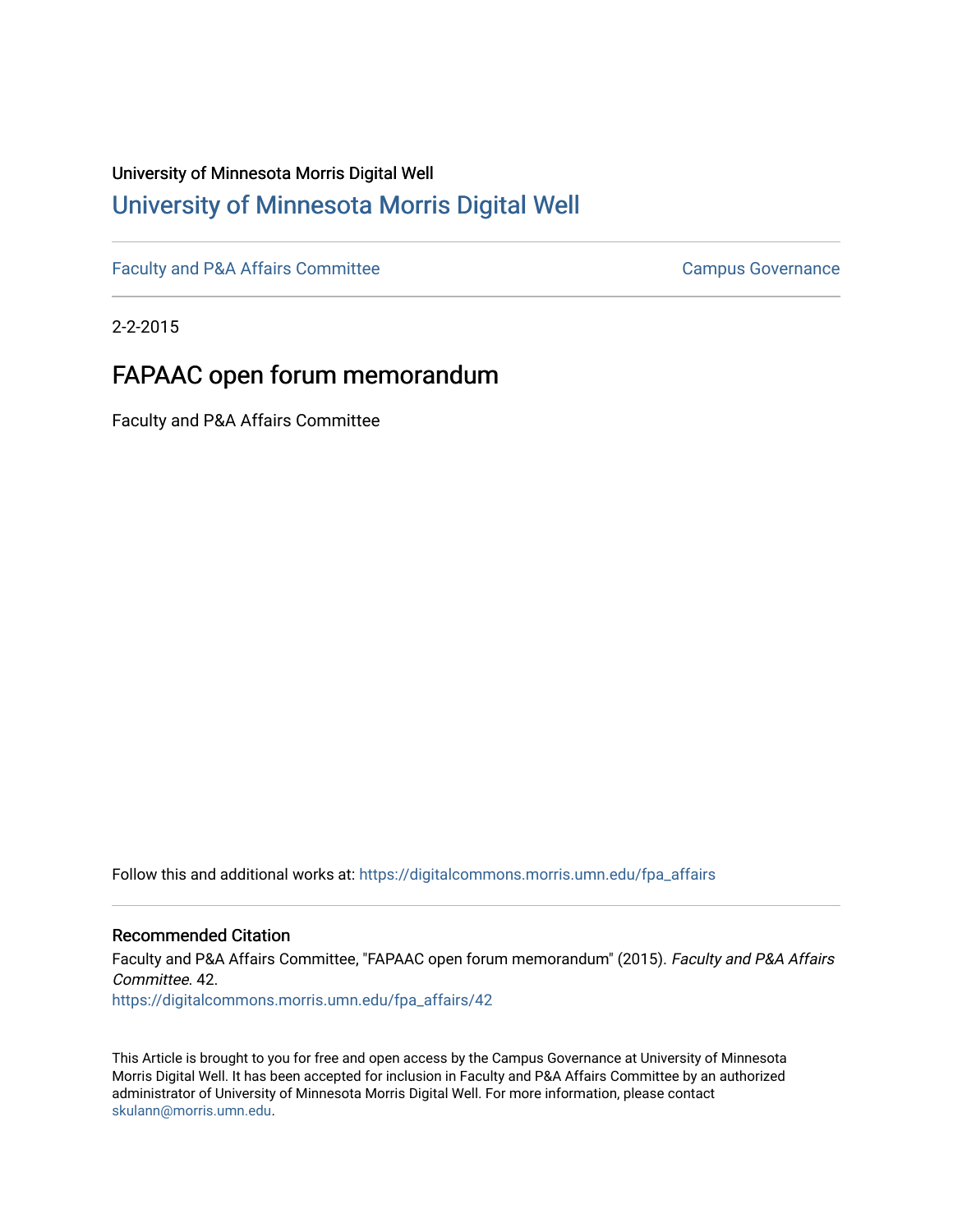Dear Faculty and P&A colleagues,

As you may remember, the Faculty and  $P \& A$  Affairs Committee hosted a drop-in open forum on the afternoon of Monday, February 2, 2015. The topics were work appreciation and professional development. Our cohosts were the Faculty Development Committee and the Morris Academic Staff Association. Further context for this forum is given in the original e-mail invitation you received, included below.

Attached are nine pages of notes from this open forum, with e-mail responses from the campus and also input from a meeting with the Consultative Committee included. These notes are organized by general topic, and represent candid contributions from approximately twenty-five members of our campus community. We imagine that each of you will find that you agree with some suggestions and disagree with others.

Our next step is to discuss the input we received with Chancellor Johnson and Dean Finzel. Simultaneously, we welcome further input from you, especially on specific topics already raised in the attached notes.

We would like to take this opportunity to thank our cohosts for their help with the open forum, and all respondents for their contributions.

Sincerely,

Dave Roberts on behalf of the Faculty and P&A Affairs Committee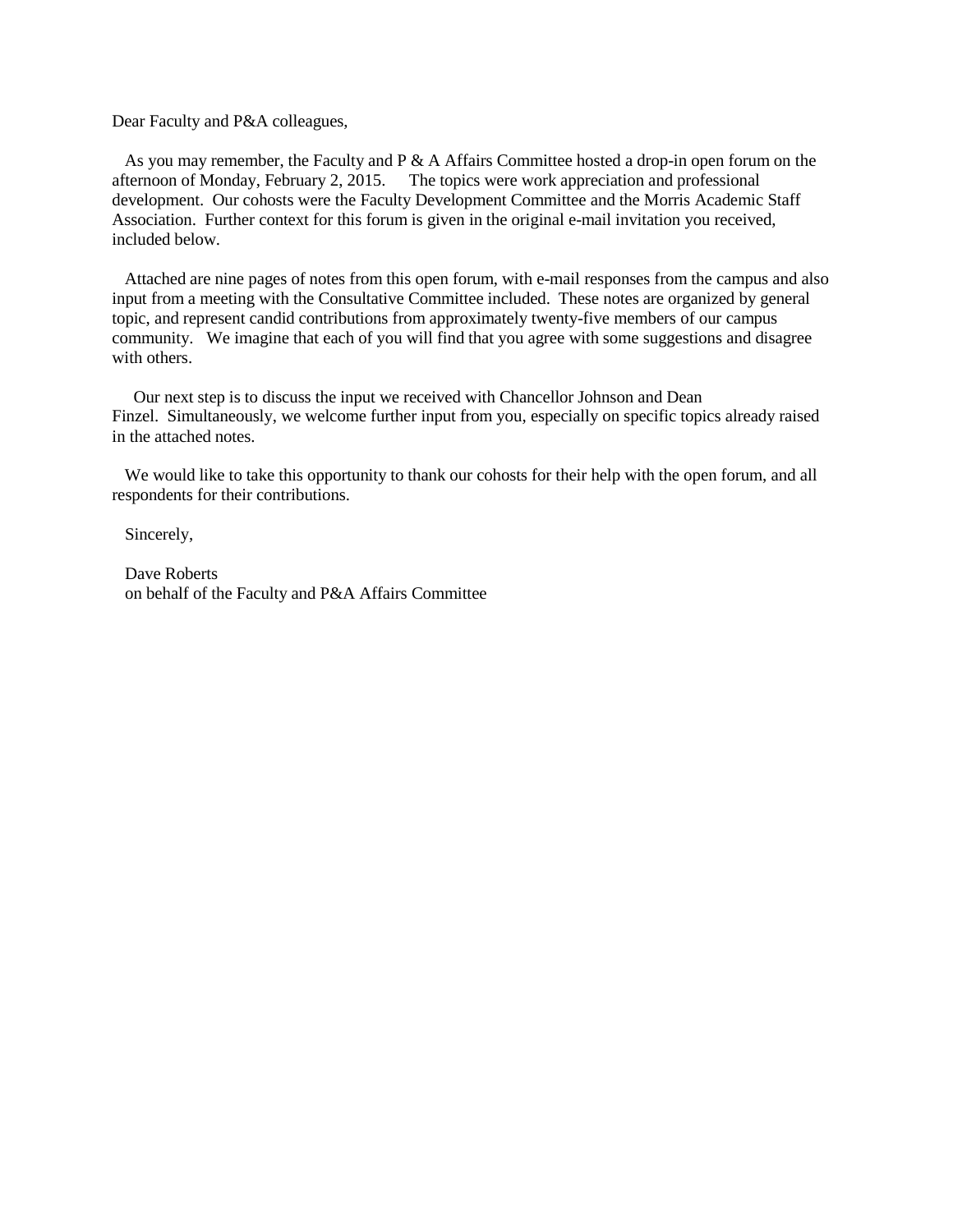# **Memorandum from the FACPAAC Forum of February 2, 2015 and from the Consultative Committee meeting of February 25, 2015**

*(Organized by the FACPAAC Forum Subcommittee on 3/25/2015)*

### **Civility & Community**

- 1. Top-down decision making is a problem. Examples: unilateral reduction in payment for summer classes and the new advising model – both done without consultation of faculty. This decision-making discounts faculty.
- 2. Faculty and P&A staff can get somewhat isolated depending on the size of your area—need support for isolated offices.
- 3. Any sort of criticism or push back on proposal is seen as contrarian, but this kind of response is a variety of engagement.
- 4. Communication is not as clear as it could be on this campus. Could this be addressed? This lack of communication gives a sense of not being treated as professionals. People want consultation and given an opportunity to express concern.
- 5. Places for casual interaction and physical places have gone away in campus buildings. Every building on campus should have a location for lounge for staff and faculty. Some suggestions for a central location would be the Student Center or the Welcome Center. If you leave your office space during the day either for lunch or break, it can help for better employee productivity which is a good thing. This can help develop appreciation for people by being together.
- 6. Policies on receptions honoring colleagues who are retiring or leaving UMM.
- 7. Having an employee leave after many years at UMM and told no money for retirement celebration gives a feeling of no appreciation.
- 8. Email during treacherous winter travel interpreted as Chancellor's unsympathetic concern "they choose where they live."
- 9. Atmosphere that is rigid workers don't feel they can relax with each other, nose to the grindstone at all times.
- 10. Feel like being watched all the time and tenured people have freedom and  $P \& A$  people feel threatened.
- 11. "Water cooler" sites have disappeared in most buildings, i.e. kitchenette area used informally by residents of the building providing opportunities for interactions that don't otherwise occur.
- 12. Lack of opportunities for new people to make connections socially and professionally.
- 13. If you say no to a request to do something—chair a committee, for example—then you are seen as not being a team player—despite the fact that your saying no could have something to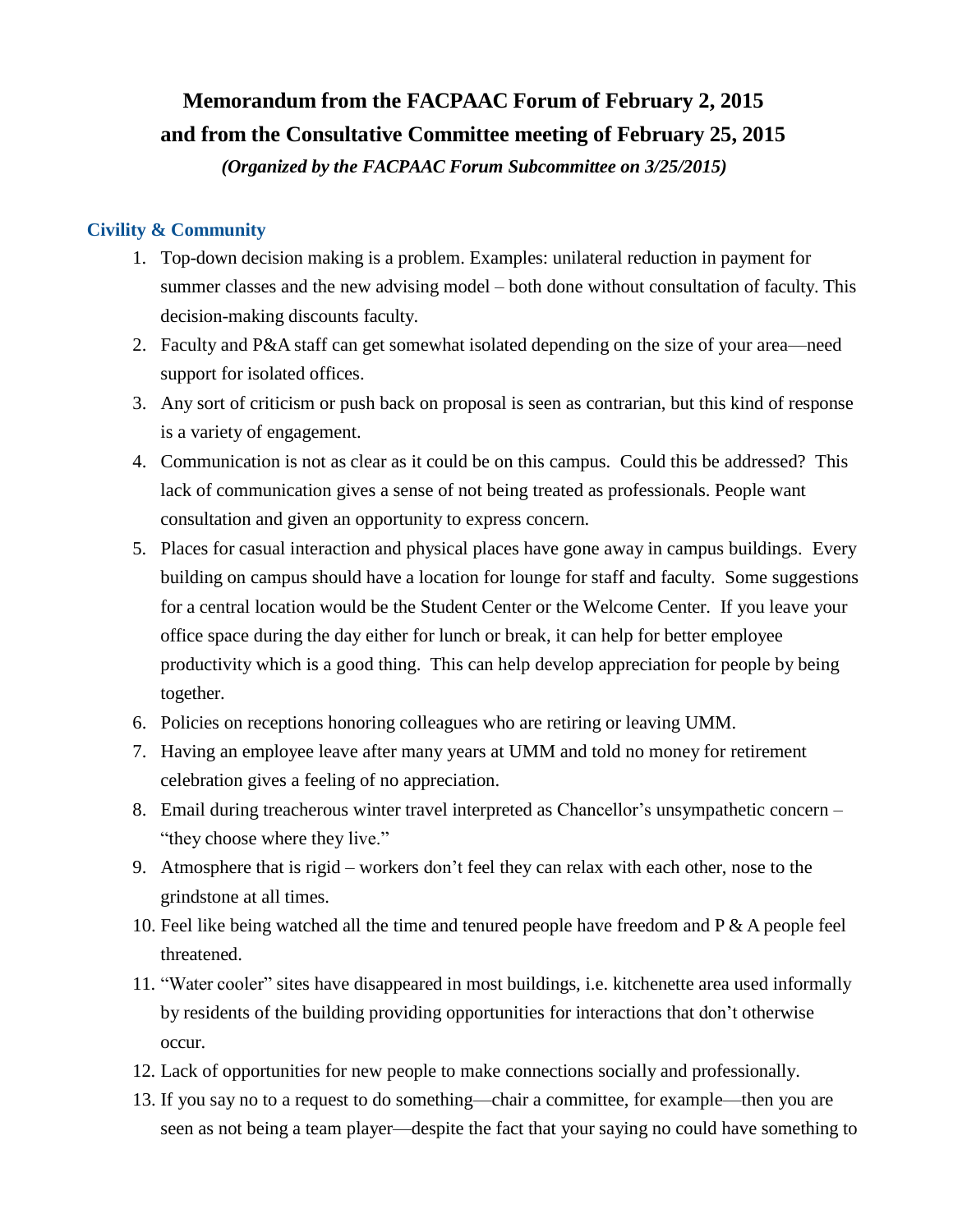do with all the other teamwork you're doing. And further: yes, it's an honor to be asked, yes, one feels appreciated, but sometimes it seems like one is being asked just to fill a slot, and it can be true that the person asking knows how to "play" you.

- 14. We need to hold empowered members of the community responsible for less-than-civil behavior.
- 15. There is no empowerment to deal with issues around lack of civility.
- 16. Inequity resulted from job re-classification process; it was a "heinous process."
- 17. People are disengaging—that is, they're choosing to avoid opportunities such as a forum or the campus assembly.
- 18. Work on committees feels useless; committees are mostly advisory (after the fact) and have little power.
- 19. "I'm contemplating incompetency" since people use incompetency as a way of avoiding service.
- 20. We need some mechanism that allows people in one area (faculty, say) to understand what those in another area (USA, say) do.

#### **Professional Development: What is it? What are your thoughts about it?**

- 1. On the professional development matter, I fear a misunderstanding of the question. For the faculty who are interested in embracing an administrative career there are many opportunities for conferences and workshops to go to and our dean has been very inclusive in taking or sending faculty to those workshops/conferences. But for the majority of the faculty who I believe are those who want to continue teaching and doing research, it is not clear what prof development means. It is important that administration understand that not all of us are interested in developing professionally into an administrator. Perhaps for faculty who want to continue just focusing on teaching and research, professional development could be getting more involved with our professional organization, being on national committees on research and other initiatives; I think many may like to work more in their own national organization but UMM is far away from the centers of powers and one needs to go to these meetings and FREF would not consider this research (we can get the \$400 for the conference but no higher categories).
- 2. I don't see how professional development is a problem for faculty members, and I'm not sure I understand what that would even mean for a faculty member. So I'm guessing it mainly concerns staff.
- 3. Concerning professional development, I have two ideas: 1) some sort of time release or credit for development in the form of sitting in on our colleagues' courses. There are any number of overlaps I could imagine. 2) More specific feed back when we apply for internal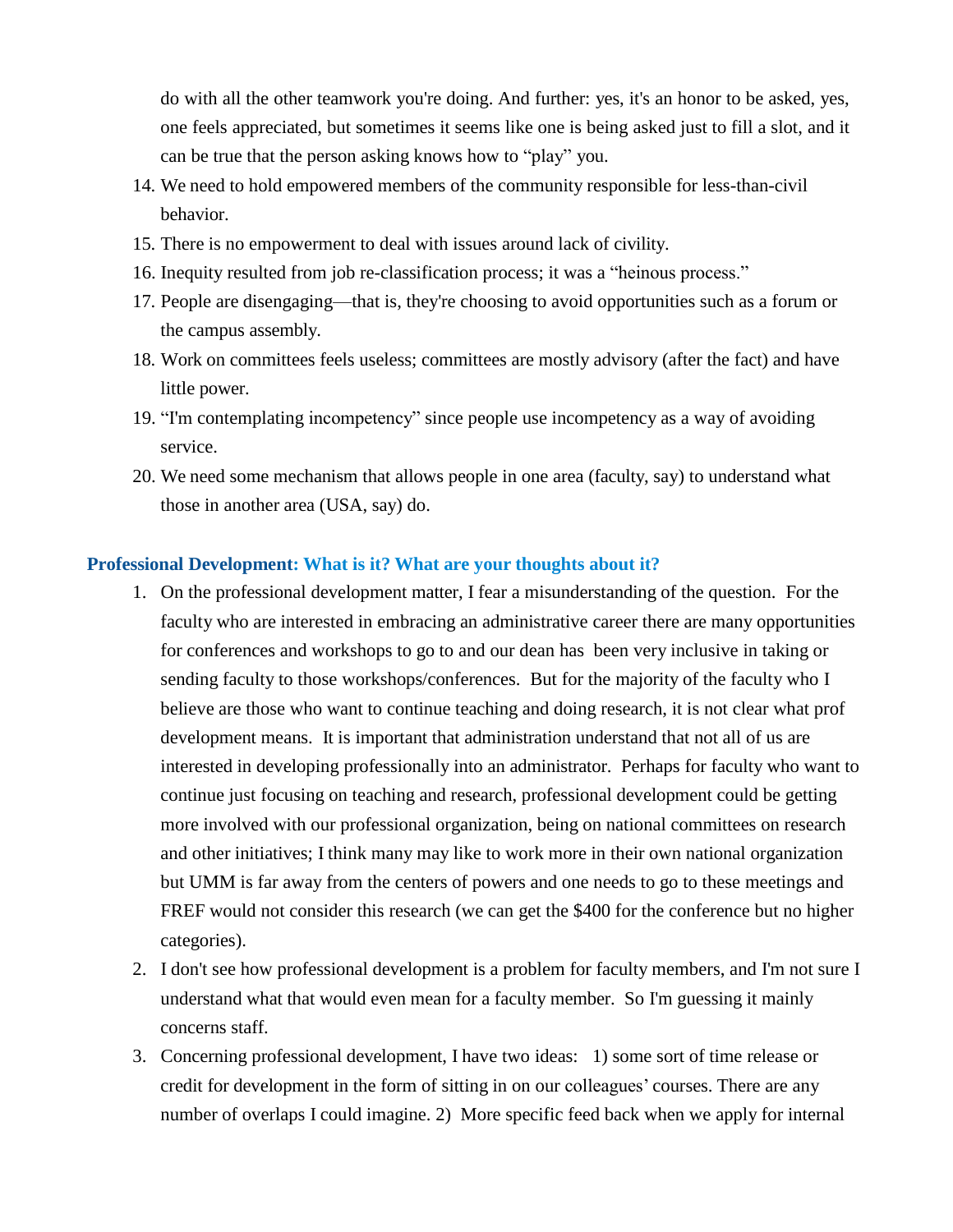grants and awards.

- 4. There was not general agreement about what professional development is. Some ideas of what professional development is: Doing activities/research that furthers your position; Something that helps you with your job; Webinars are an example: vendor and association webinars are too pricey. Need an alternative; Fall development day; Formal mentoring process; Interaction with others outside of UMM; Support through MAPS and FREF; In my field it would look like training. Don't have enough time or resources to run to the Twin Cities for training, yet would like training for young professionals/leaders as a unit. This would save time and money; Fall Development Day, Tech People, MASA Group; career advancement; do job better.
- 5. We should be encouraged to be a better professional. In my case, even when I researched and found an opportunity, my supervisor said we didn't have the time or money. It didn't seem to be of value.
- 6. Many hats problem people take on new roles and do more than what they are trained to do.
- 7. Mentoring played a big role in improving my teaching.
- 8. Could Twin Cities campus use WebEx to include other system campuses in a professional development series?
- 9. New and untenured faculty get lots of resources for research while tenured faculty do not.
- 10. Need more opportunities for professional development for P & A.
- 11. No money to support  $P \& A$  for conference reimbursements.
- 12. Lack of funding is the problem and couldn't funds be allocated for this.
- 13. Time is not the issue; where to find funds is the problem. It would be nice to find conferences/professional meetings/opportunities so the whole staff can attend a type of professional development in their specialty.
- 14. More availability for research.
- 15. This [FREF] works well for faculty. Some are worried about rumors that it may not continue.
- 16. Could something like FREF be used by P&A to receive funding in order to present at a conference? We need ideas of where the money might come from to support presentations. What are the options? Are presentations an official part of the job... if they aren't, shouldn't they be?
- 17. A go-to person for work information which can help you do your job better.
- 18. An employee with years of service in the same job classification.
- 19. There is no transition training if you move to a different job classification.
- 20. Supervisory Training from Twin Cities campus may go to \$1000 per person, not including the cost of hotels, transportation and meals.
- 21. Departmental office seminar in Chicago was three-day training, and it was very good.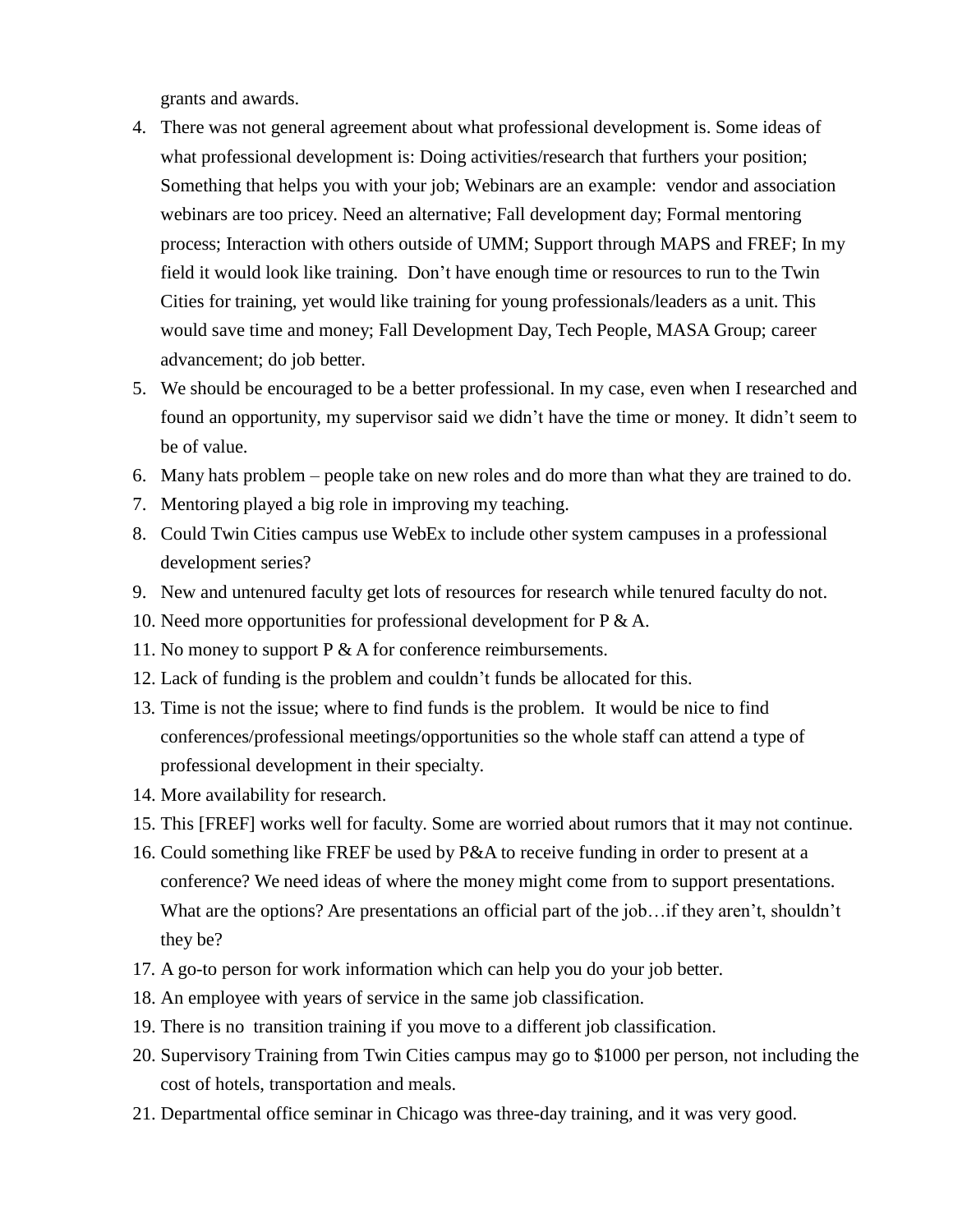- 22. People who are promoted don't get training for new role.
- 23. Several people felt that there should be more opportunities for "training to be supervisors, leaders, etc.
- 24. I need a training orientation on supervising students that would be about 1-2 hours; maybe an online module could cover this.
- 25. I wish there was training for supervising students. I need help in this area.
- 26. Not much professional development is provided on teaching/classroom skills and/or pedagogy. There was the flipped classroom workshop, but I would like to see more on interactive online development that includes branching, etc.
- 27. Add development of teaching as I was never taught how to give an official presentation.
- 28. Professional development opportunities are inconsistent.
- 29. Faculty have three identities (teaching, scholarship, service) —which gets professional development?
- 30. Some people don't have time for professional development opportunities.
- 31. Some of these opportunities are too generalized to be of particular help.
- 32. People need training in how to do performance appraisals.

#### **Fall professional development day**

- 1. Last year about 80 attended. It seemed there was attrition through the day. This might not happen if the location was away from campus and it had a social event at the end of the day.
- 2. A few dozen people replied to the Fall Professional Development Day survey. It seems most people want more social interaction.
- 3. Recent Fall Professional Development Day survey had higher response numbers of "maybe" and lower response numbers of "yes" when asked if they were willing to present a topic at Fall Professional Development Day.
- 4. Survey feedback on the time allotment for the open forum was mostly positive. People grouped into tables by self-chosen topics. (Several people agreed that they liked the open topic time best.)
- 5. UMM has expertise here—we need to use our own "gold." But, will our people be able to get it done with their other duties? Will they have time? Will they be appreciated for their contributions?
- 6. Topics need more direct instruction—need to dig deeper into the topics.
- 7. Topic descriptions on the Fall Professional Development Day invitation should include a short overview of the topics.
- 8. Go back to holding this event outside of UMM. Money needs to be given to accomplish this. Also good for interaction among colleagues and sets a good start for all incoming new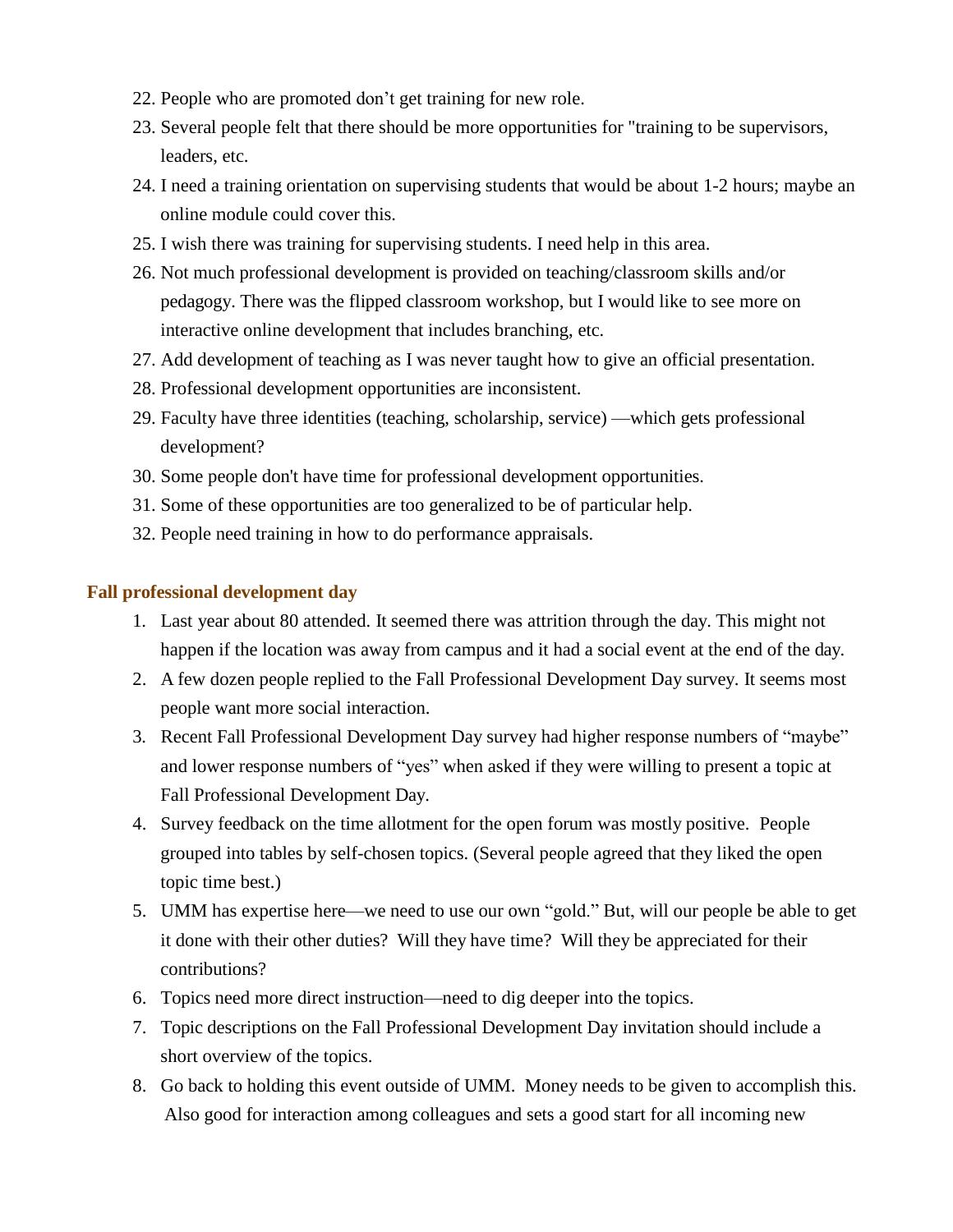faculty.

9. Need topic on "teaching and student mental health" at the Fall Faculty Development Day.

#### **Appreciation**

- 1. Obvious different needs in each area.
- 2. Appreciation should come from a unit level, others felt administration level and others at a system level. Most feel ignored by the Twin Cities.
- 3. Are celebration events like the ones the Humanities Division organizes whenever one of our faculty publishes a book useful to raise the morale of faculty? There is disagreement about this matter in the division. The anti side say they are divisive and always the same people get attention; the pro side find them to be useful to share knowledge about what we do with colleagues and students. They are especially useful to show students how we work.
- 4. Again some people have also been critical of the Scholarship celebration. I am so very glad we started doing these events and hope we will continue. The real problem I see (with division celebrations and the Celebration of Scholarly Accomplishments) is to make sure there are analogous type of events for performing arts and sciences (if they are not captured by the division celebrations and Celebration).
- 5. Concerning appreciation: In general, a thank you goes a long way, and I am not sure we are always so good at saying this. More of these little things could go a long way. In addition, really coming up with some concrete ways to evaluate who is doing what service and showing that it is or is not equally distributed across campus is a strong foundation to start any discussion of workload. Right now I think a lot of people's opinions are based on perception and speculation.
- 6. For the most part, I do feel appreciated and I feel I have adequate professional development opportunities. In light of last year's engagement survey, my experience does not sound like the norm around here. I have no great ideas on how to cultivate a culture of appreciation, because in my small sphere I feel appreciated.
- 7. About the culture of appreciation question: I believe that this is predominantly about money. I feel grossly underpaid (according to any comparison) and so in that sense feel underappreciated. I don't want any merely symbolic appreciation; I want something tangible. I don't want coffee cups, thank you cards, recognition dinners, or posters (although that is nice). I want a paycheck that is not insulting.
- 8. Generalized, not-personalized faculty/staff gifts are not received as genuine signs of appreciation, e.g. luggage tags, chocolates on anniversary date. Unsigned holiday cards don't indicate appreciation.
- 9. The staff gifts seemed tacky and unnecessary to give out. People would like to be appreciated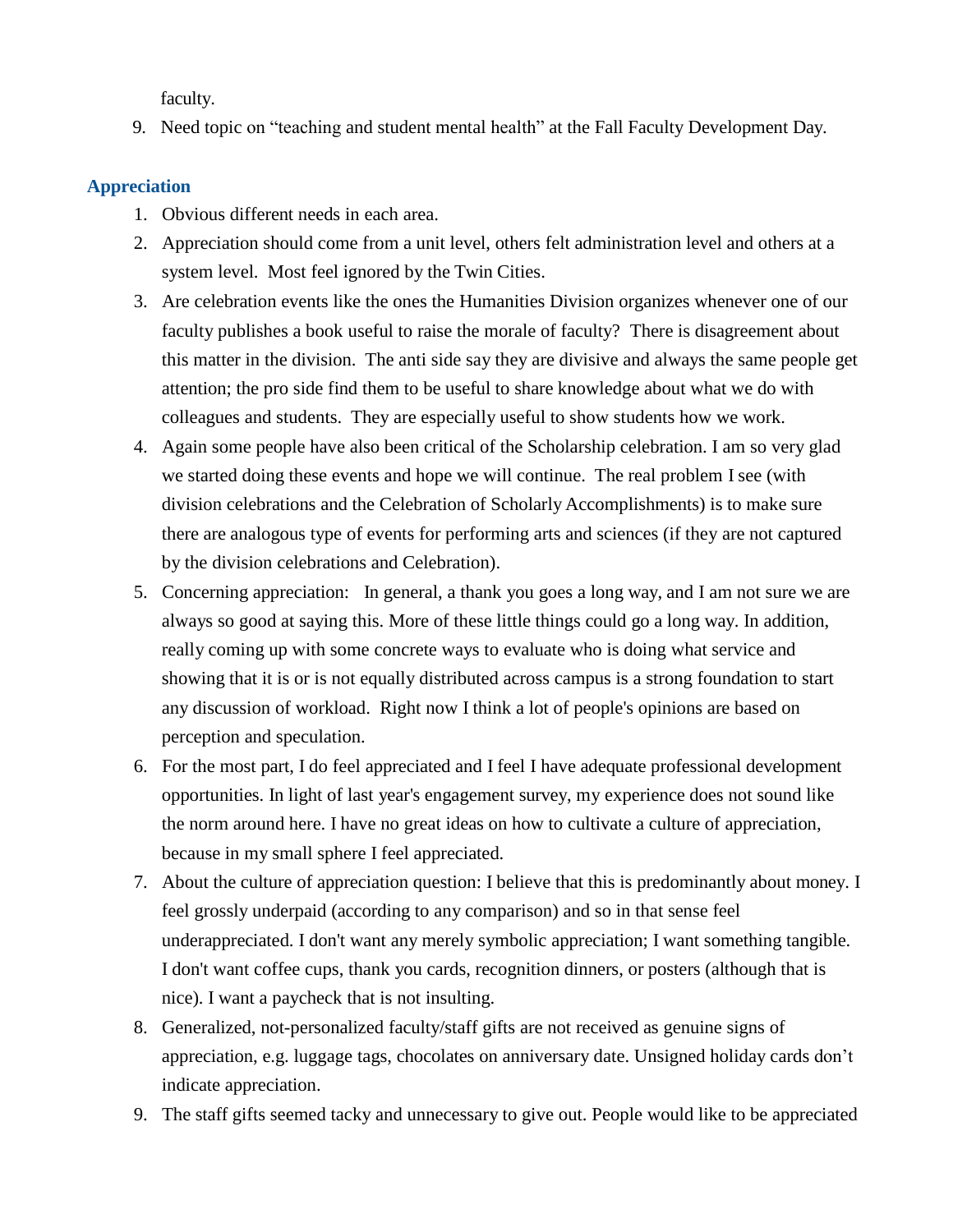in a personal way rather than by this gift.

- 10. "Gifts" from the Twin Cities offices are especially not regarded favorably. Need to support UMM and its unique mission in resources.
- 11. People want genuine, one-on-one recognition. The source of appreciation varied: some wanted it most of all from colleagues, some from immediate supervisor, some from UMM administrators, some from system administrators.
- 12. Appreciation should be more personal.
- 13. For most, money/salary does not equal appreciation.
- **14.** "I know I'm awesome and don't need people to tell me this."
- 15. **"**Being a faculty member no longer feels important. I feel like a cog, like a cipher."
- 16. No recognition for all the hats you wear but instead you are given more and more responsibilities.
- 17. Expectation that we can just take on more and more tasks indicates a lack of appreciation for the work we're already doing and that we're working 100% already.
- 18. No thanks are given personally for individual's strengths and values.
- 19. Don't hold cocktail hour celebrations at Bello during work hours.
- 20. Discipline coordinators are not appreciated or recognized.
- 21. Research support is great and so is the celebration of scholarly accomplishments.
- 22. Staff feels undervalued compared to faculty.

#### **Faculty and/or P & A Concerns**

- 1. Concerning workload, what seem like "little things" add up and it seems the administration adds up and doesn't remove.
- 2. Evening obligations have increased.
- 3. Change to one-year contracts for P&A employees leaves them feeling vulnerable, uncertain of their future.
- 4. Lots of committee meetings with work involved and no showing of results.
- 5. Faculty service overwhelms other identities.
- 6. Workload is inconsistent among faculty and among USA.
- 7. Adjunct faculty often teach service courses which are not necessarily the most-loved courses, and yet those faculty are judged on student evals.
- 8. Curriculum We need a task force (or other) to work on curriculum development; it is underfunded.
- 9. I would like class and/or support on making sure my materials conform to Universal Design so all students can access them.
- 10. There is nitpicking among/between divisions and this is a reflection of stress and being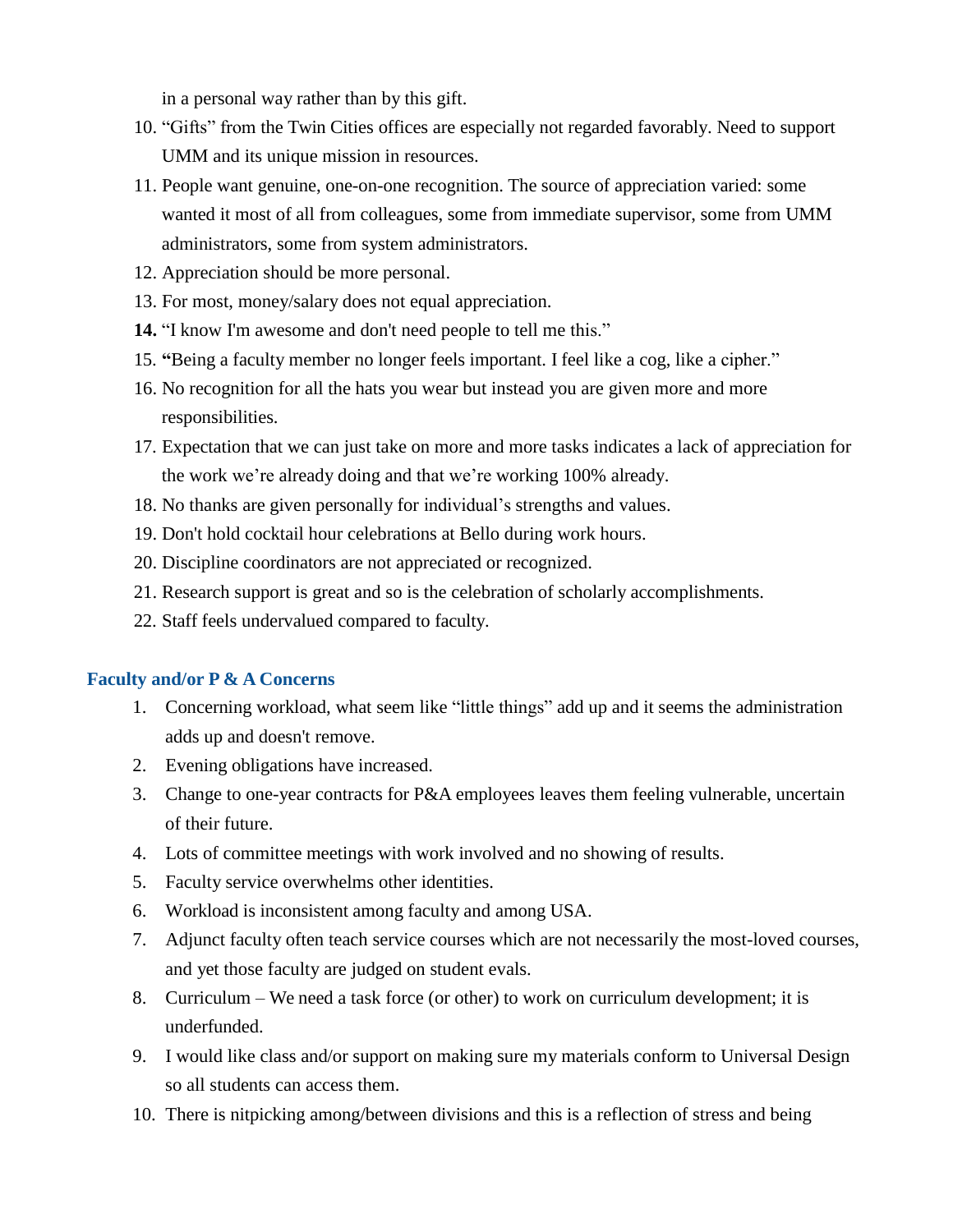overworked, etc.

- 11. Full time, even for P&A should be 20 credits.
- 12. There is a lack of clarity about expectations/opportunities for P&A faculty to have advisees, serve on committees, etc.
- 13. There is no available reasonable food on weekends or on 3-day weekends; and even evening food is mostly grilled and fatty.
- 14. There is a life cycle in academia, but here there is not. Faculty don't move into the "elder" era of their professional lives.
- 15. Tenured faculty are given more and more administrative tasks and cannot follow their research. Some of these are "hidden" things that no one knows about – that don't necessarily appear on a c.v.

#### **Miscellaneous**

- 1. *"*There are no slackers!"
- 2. "Teaching" help for those who need it and want it. Need on-demand help.
- 3. I have used the sliding white board lectures. I learned you need to pick bite-sized chunks of information to support F2F lectures. Then in-class can cover troubleshooting.
- 4. It would be a benefit to catch everyone up to a consistent Moodle standard.
- 5. I taped my lectures to review for improvement in the classroom (like athletes watching game tapes). It was eye-opening and most useful. I learned I was talking too fast and moving too quickly through the presentation for people to take good notes. I also use TAs to takes notes and put them up on PDF, but there is a time lag problem.
- 6. Another college I taught at had a teaching certification program that was 1-2 days for new faculty/instructors.
- 7. Centers for Excellence are out-of-fashion—Scholarly Commons are better.
- 8. Job descriptions don't match actual jobs.
- 9. The separation of P&A and staff during orientation is not good.
- 10. Preparation for tenure is handled through divisions for faculty and is done reasonably well.
- 11. Well defined goals; supervisors are clear about goals, indicate in an ongoing way that you are meeting expectations.
- 12. The help desk seems understaffed and hours should be extended to cover the on-demand need.
- 13. Training should be offered but would like it to be available at the moment rather than to sit through hours of it.
- 14. We need more communication about directions in technology—technology hype cycle.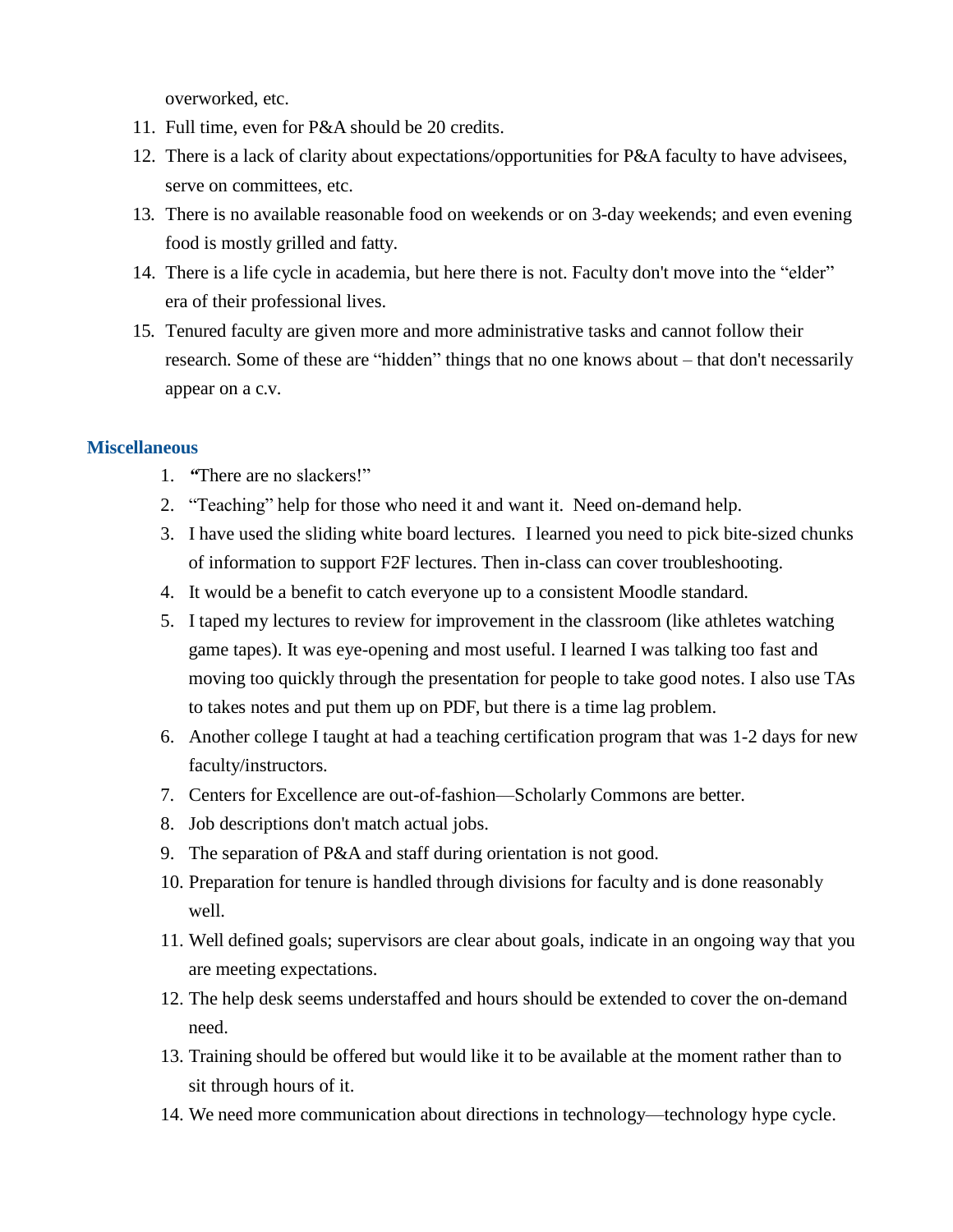- 15. Need more research-based teaching tips and best practices for using technology in the classroom.
- 16. We have much better technical help and helpdesk response in recent years, but labs belong to pipe people instead of users people.
- 17. Need help in teaching writing. Could there be a writing room requirement as there are struggles with writing assignments due to poor writing and not enough language training for SUFE students. Could curriculum take up the need for more ESL classes and we need to figure out how.
- 18. I would like to see a "teaching writing in your discipline" class for professional development, i.e. writing in the field of economics, writing in the field of history, etc. Another college handled this by having: 2 lectures per week by senior faculty; 1 session per week plus office hours with writing instructor (assignment was developed by senior faculty working with writing instructor); 1 session per week plus offices hours with TA.
- 19. We need to grade content and flow as well as grammar in student writing assignments, but don't always have the time to do this well.
- 20. 4000 level courses need to have papers that involve multiple drafts and should require students to work in conjunction with the writing room.
- 21. As a student I needed the instructor to teach "reading/writing/interpreting in my field" such as how to write a technical or scientific report, how to create a "poster" or other presentation, or how to accurately describe your research data and accompanying graphs.
- 22. Maybe we should include a writing room requirement and peer reviews. We should also make sure students can describe data and graphs in all math, science and social science courses.
- 23. CST student employees need more work on how to write a report. Maybe we could have a one-hour PowerPoint with script for getting student workers up to speed on writing professional reports.
- 24. It would work better for ESL students to have many small writing assignments, rather than one long one. That forces students to read and digest articles more often.
- 25. What are the resources for ESL help? There are not enough resources after the first entry level ESL sections. We need more ESL help in the intermediate sections.
- 26. Need more help on how to incorporate ESL students in your discipline—tends to be more international students in economics, math, and statistics.
- 27. Need to learn how to work with ESL students in residential life, facilities, signage—signs are not heeded by international students.
- 28. There are issues with writing faculty in econ/mgt have given up writing assignments because of the poor writing. We don't know the effects of WLA yet, admittedly. There is